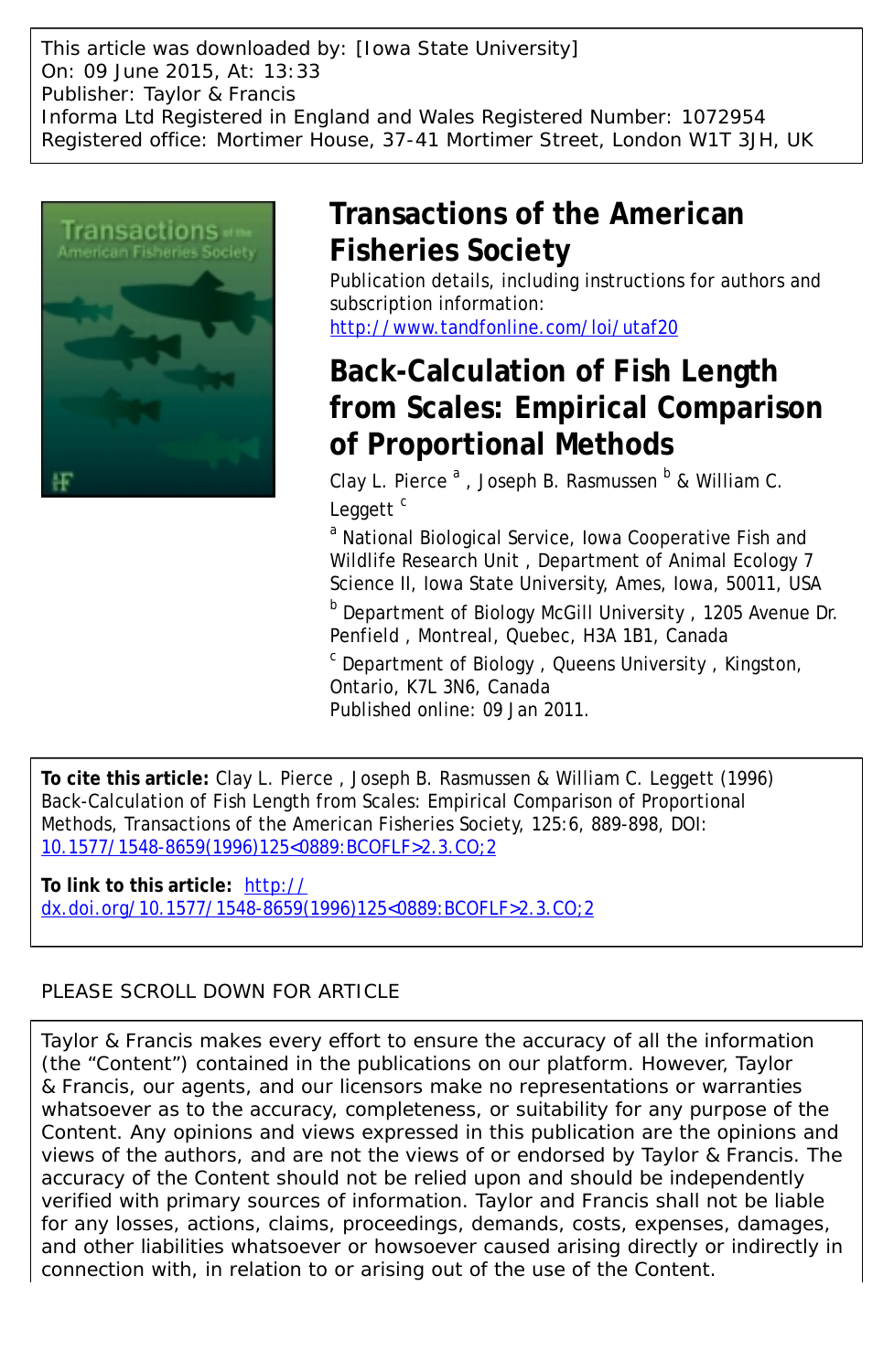This article may be used for research, teaching, and private study purposes. Any substantial or systematic reproduction, redistribution, reselling, loan, sub-licensing, systematic supply, or distribution in any form to anyone is expressly forbidden. Terms & Conditions of access and use can be found at [http://www.tandfonline.com/](http://www.tandfonline.com/page/terms-and-conditions) [page/terms-and-conditions](http://www.tandfonline.com/page/terms-and-conditions)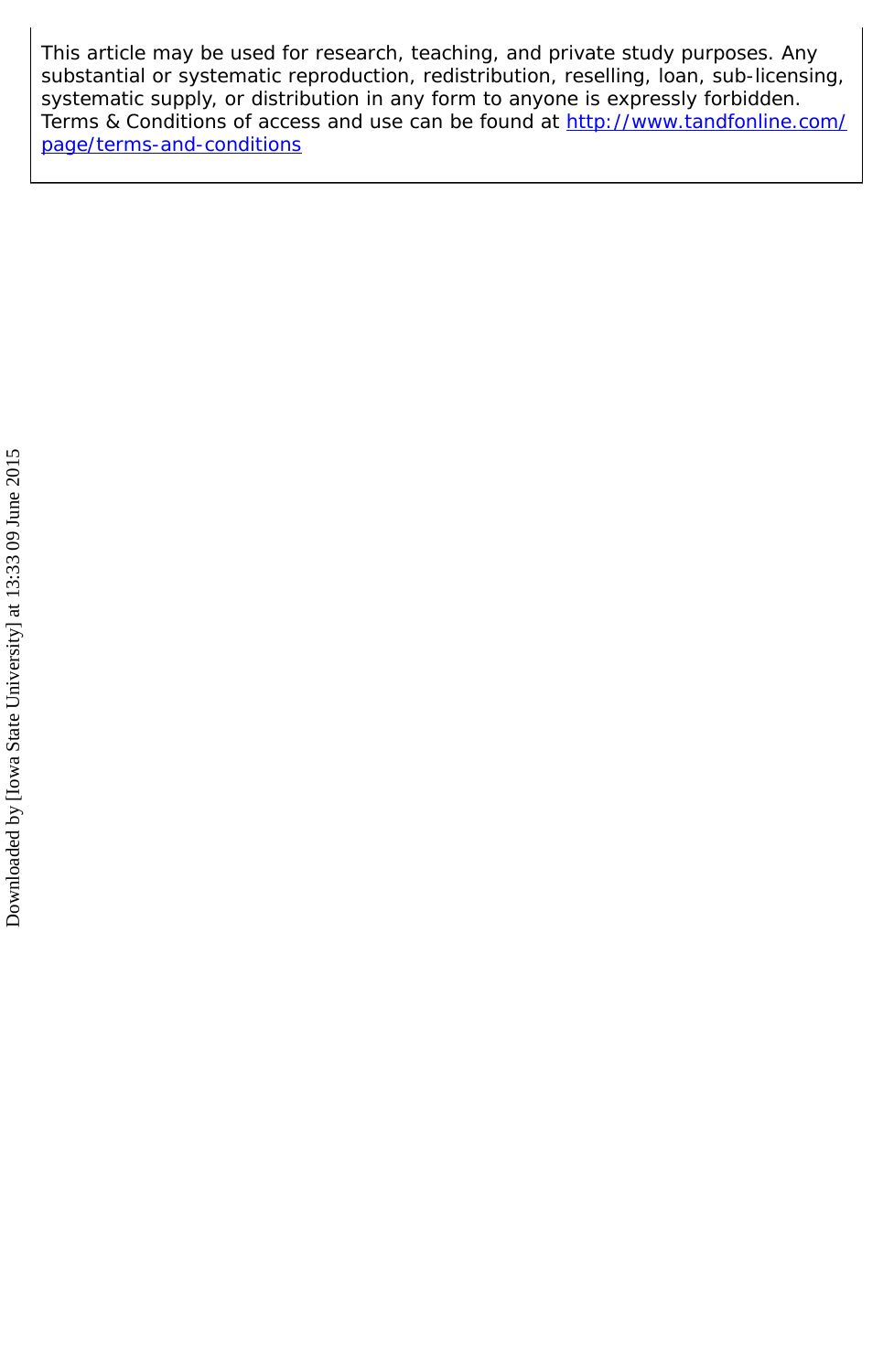### **Back-Calculation of Fish Length from Scales: Empirical Comparison of Proportional Methods**

CLAY L. PIERCE

*National Biological Sendee, Iowa Cooperative Fish and Wildlife Research Unit Department of Animal Ecology, 7 Science II, Iowa State University. Antes, Iowa 50011, USA*

JOSEPH B. RASMUSSEN

*Department of Biology, McGill University 1205 Avenue Dr. Penfteld. Montreal. Quebec H3A IBI . Canada*

#### WILLIAM C. LEGGETT

*Department of Biology, Queens University Kingston. Ontario K7L 3N6, Canada*

*Abstract.—*We compared three proportional back-calculation methods for scales using data sets for pumpkinseeds *Lepomis gibbosus* and golden shiners *Notemigonus crysoleucas* from 10 southern Quebec lakes, and we validated back-calculations by comparing them with observed lengths at lime of annulus formation. Ordinary least-squares regression (OR) was compared with geometric mean regression (GMR) for describing body-scale relationships. Although minor differences were detected in body-scale regressions among lakes, pooling data across lakes yielded linear bodyscale relationships with very high *r 2 .* Differences between OR and GMR body-scale relationships were negligible in both species. Likewise, all back-calculation methods produced equivalent results. Back-calculated lengths generally corresponded well with observed lengths in all pumpkinseeds age-classes and in golden shiners older than 1 year. Observed lengths were often greater than back-calculated lengths for age-1 golden shiners. Our results, indicating little or no difference among methods, contradict recent reviews claiming substantial disagreement among methods. Tighter body-scale relationships in our data sets than in previous studies appear to explain this contradiction. We suggest that light body-scale relationships are attainable for many species, obviating concern over which proportional back-calculation method is chosen.

1990). Back-calculation of lengths from scales re- (Schramm et al. 1992). However, much of this dilies on recognition of annual growth markings (an- versity in methods reflects historical inertia, dis-

have been proposed and used (Francis 1990). The ly results of different methods correspond. recent review by Francis (1990) covered 54 studies The purpose of this study was to empirically Five forms of body-scale relationships were used, scales applied to common data sets and to validate four kinds of regression were used to describe back-calculations by comparing them with obthese relationships, and six back-calculation meth- served lengths at time of annulus formation. We

Growth is an important aspect of the ecology ods were used to estimate lengths. Some of this and life history of fish, and quantification of variety in methodology is clearly warranted by cirgrowth is frequently a crucial part of fisheries re- cumstance. For instance, species exhibiting nonsearch and management (Summerfelt and Hall linear body-scale relationships require a different 1987; Weatherley and Gill 1987). Back-calculation method than those whose body-scale relationship of lengths from scales is a widely used approach is linear. Back-calculations based on otoliths or for estimating the growth history of individual fish other structures present at hatching may require a and characterizing the growth of fish populations different method than those based on scales, which (Jearld 1983; Carlander 1987; Busacker et al. typically appear at some time after hatching nuli) on scales to calculate an estimated body agreement on the theoretical merits of different length associated with each annulus. Body lengths approaches, and ignorance of some of the available estimated in this way make up a growth history, techniques (Francis 1990). The lack of conformity from which growth rate can be inferred. in back-calculation also introduces unnecessary Since first being introduced by Lea (1910) near- confusion and perhaps reduces confidence in backly a century ago, many back-calculation methods calculation results because it is unclear how close-

published since 1978 that used back-calculation, compare several back-calculation methods for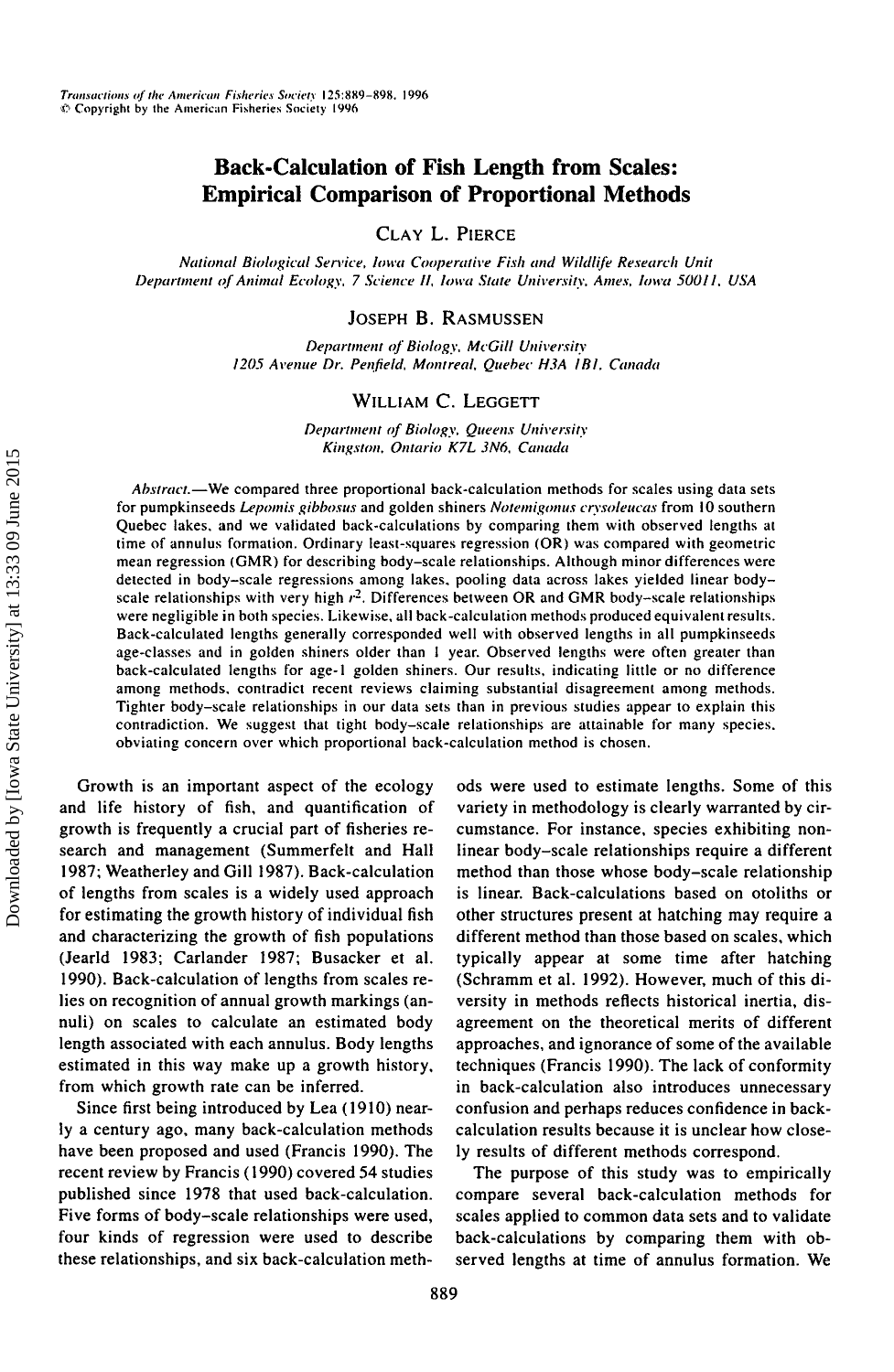used similar data sets for two species, one with ctenoid and the other with cycloid scales. The data sets were collected at the same time by consistent methods in 10 lakes.

We have not attempted an exhaustive comparison of all available methods and variations. Several authors (Carlander 1981; Gutreuter 1987; Francis 1990; Schramm et al. 1992) have refuted the general class of techniques known as "regression" methods on both theoretical and empirical grounds. Use of this approach apparently persists due to its intuitive simplicity and to ignorance of its shortcomings. In this study we focused on the general class of techniques known as "proportional" methods. Specifically, we examined the Fraser-Lee method because of its popularity (Busacker et al. 1990; Francis 1990) and two lesserknown proportional methods because of their professed theoretical merits (Francis 1990). In addition, we compared ordinary least-squares regression with geometric mean regression (Ricker 1992) for calculating the intercept parameter used in the Fraser-Lee equation.

#### **Methods**

Study lakes and species.—We conducted this study in 10 lakes located in the Eastern Townships region of southern Quebec. Locations, littoral fish communities, and other characteristics of these lakes were described by Pierce et al. (1994 and references cited therein). Pumpkinseeds *Lepomis gibbosus* and golden shiners *Notemigonus crysoleucas* are common and widely distributed littoral zone fishes in North America (Scott and Crossman 1973; Lee 1981). Together, they account for 30% of the littoral zone fish biomass and are among the most abundant littoral species in our study lakes (Pierce et al. 1994). Pumpkinseeds have ctenoid scales; golden shiners have cycloid scales.

*Fish sampling.—*Using beach seines as described by Pierce et al. (1990), we sampled pumpkinseeds and golden shiners from each of the 10 lakes in spring (9 May to 20 May) and again in late summer (8 September to 22 September) of 1988. These samples were collected as part of a larger sampling effort to quantify the biomass and community characteristics of all littoral fish species in these lakes (Pierce et al. 1994), as well as growth (C. L. Pierce, unpublished) and condition (Liao et al. 1995) of pumpkinseeds and golden shiners.

Captured fish were anesthetized immediately in 2-phenoxyethanol, put on ice, and frozen within a few hours. In the laboratory, length-stratified random subsampling yielded at least 50 fish of each species from most combinations of lake and sampling date. The fish were individually weighed (wet) to the nearest 0.01 g on an electronic balance and measured (total length) to the nearest millimeter. A few subsamples contained fewer than 50 fish, reflecting low abundance on the corresponding sampling date. Scale samples for age and growth analysis were collected from each fish in subsamples. Pumpkinseed scales were taken at the tip of the depressed left pectoral fin; golden shiner scales were taken above the lateral line dorsal to the tip of the depressed left pectoral fin.

*Aging, scale measurement, and back-calculation.—*Growth histories of individual fish in subsamples were determined by aging and back-calculation of lengths at previous ages from scales (Busacker et al. 1990; Francis 1990). Ten or more scales per fish were cleaned and mounted between glass slides; large, opaque scales were impressed on acetate slides. All scales on slides were viewed when ages were assigned to fish, and a single reader did all aging. Scales from 30 fish of each species were viewed by a second reader without knowledge of age assignments from the primary reader, and age assignments were in 100% agreement. Ages assigned by reading scales corresponded well with length-frequency distributions.

Anterior radii and interannular distances on 10 scales per fish were measured to the nearest 0.01 millimeter by using a dissecting microscope  $(25 \times$ magnification), drawing tube, and computerized digitizing tablet as described by Frie (1982). These radii are hereafter referred to as scale lengths. Regenerated or otherwise distorted scales were not measured, resulting in fewer than 10 replicate scales measured from some fish. Replicate measurements were then averaged for each fish, providing precise estimates of scale lengths for backcalculations (Newman and Weisberg 1987).

With the data on individual fish body lengths and mean scale lengths described above, we then back-calculated body lengths at previous ages using the three primary proportional back-calculation methods reviewed by Francis (1990) and examined the effect of using an alternative bodyscale regression as advocated by Ricker (1992). Whereas all fish from subsamples were used in generating body-scale relationships, fish judged to be older than 7 years were omitted from backcalculations to avoid potential errors from incorrect aging of older fish. Scale edge increments from fish collected in spring were also omitted from back-calculations (see below). Because 6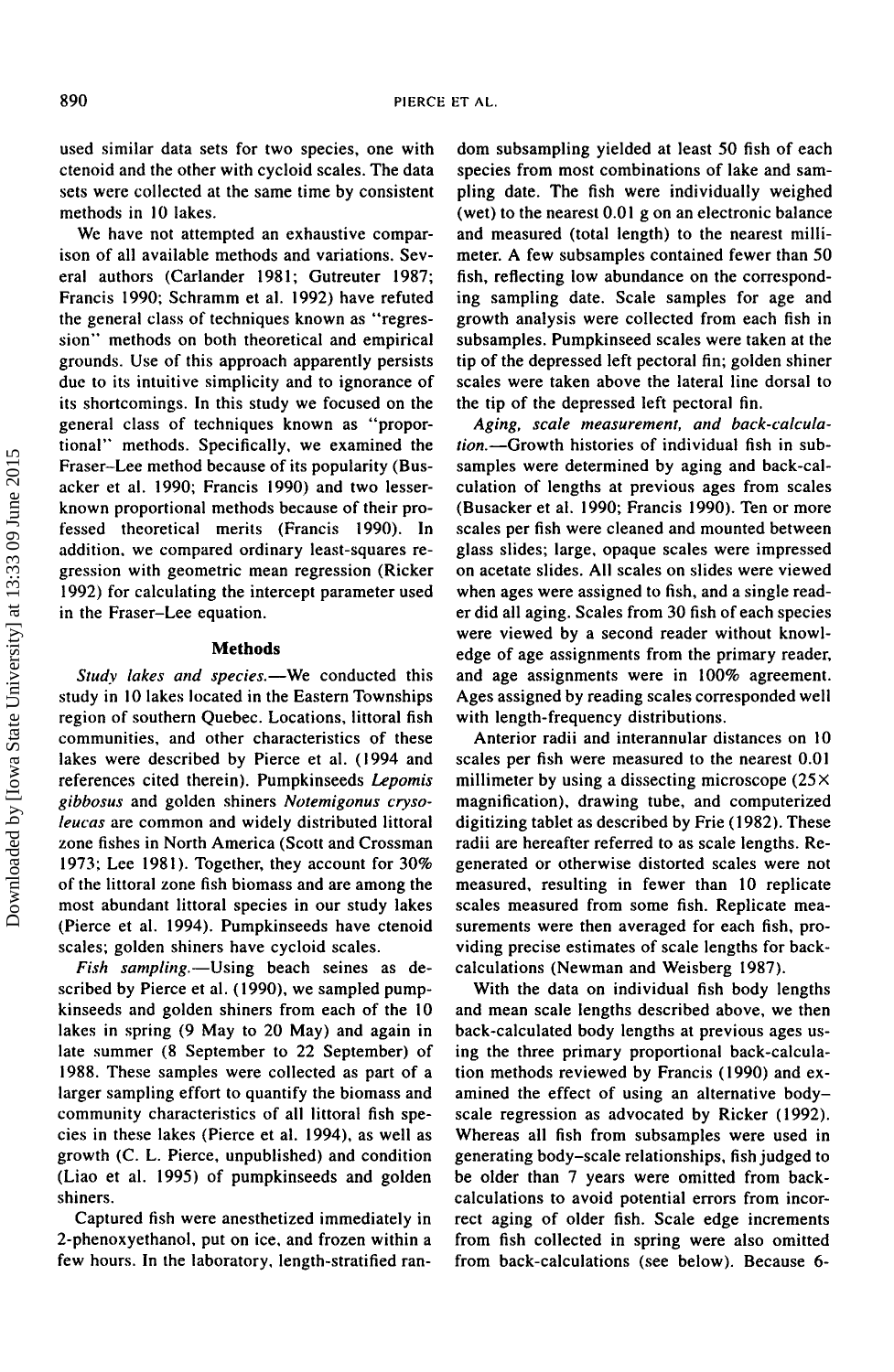and 7-year-old fish were relatively few and often missing in subsamples, we restricted this evaluation of back-calculation methods to fish aged 1 through 5.

Back-calculation methods included the widely used Fraser-Lee formula,

$$
L_i = c + (L_c - c) (S_i/S_c),
$$

a formula reflecting a scale-proportional hypothesis (SPH) credited to Hile (1941),

$$
L_i = -(a/b) + [L_c + (a/b)] (S_i/S_c),
$$

and a formula reflecting a body-proportional hypothesis (BPH) credited to Whitney and Carlander (1956),

$$
L_i = [(c + dS_i)/(c + dS_c)]L_c;
$$

 $L_i$  = back-calculated fish body length at age *i*,  $L_c$  $=$  fish body length at capture,  $S_i$  = mean scale length at annulus *i*,  $S_c$  = mean scale total length,  $c =$  intercept from the regression of body length on mean scale length, *a =* intercept from the regression of mean scale length on body length, *b -* slope from the regression of mean scale length on body length, and  $d =$  slope from the regression of body length on mean scale length. Alternative body-scale regressions, which supply the intercept or *c* parameter, were evaluated for the Fraser-Lee method only and included the widely used ordinary least-squares regression (OR) and geometric mean regression (GMR). Detailed descriptions of the formulae and rationale of these methods can be found in Francis (1990) and Ricker (1992).

*Validation of back-calculated lengths.—*As a standard for comparison among the different backcalculation methods, we used direct measurements of body length at annulus formation obtained from the spring collections in each lake. These collections were made when water temperatures averaged 13.6°C among lakes (range, 9.2-16.0°C) and new annuli were not yet evident on scales. Thus, the observed body lengths from these collections represent a known standard for comparing backcalculated body lengths of fish at corresponding ages. Statistical comparisons were limited to fish of the same cohort and age as recommended by Francis (1990). In other words, observed body lengths of fish of a given age sampled in the spring were compared with corresponding back-calculated body lengths from similar aged fish sampled in late summer. Accuracy of the different back-calculation methods was judged by how closely they matched known body lengths at time of annulus formation.

*Statistical analyses.—*Data were analyzed with linear regression, geometric mean regression, analysis of variance (ANOVA), and analysis of covariance (ANCOVA). Potential differences in body-scale relationships among lakes were evaluated for each species by subjecting body lengths to ANCOVA with mean scale length as the covariate. Similar ANCOVAs were run for each combination of species and lake to test for potential differences due to sampling period. Linear regressions of fish body length on mean scale length, mean scale length on body length, and geometric mean regressions of body length on mean scale length were performed on the entire data set for each species to generate pooled body-scale relationships.

Patterns of length at age differed widely among species and lakes, making single analyses combining the effects of lake, age, and back-calculation method unwieldy. Therefore, potential differences among back-calculation methods were evaluated separately for each combination of species and lake by using 2-way ANOVAs with interactions. These ANOVAs tested the effects of backcalculation method and age on back-calculated body lengths. The four back-calculation methods evaluated were Fraser-Lee with OR, Fraser-Lee with GMR, SPH, and BPH.

A similar approach was used in testing for differences between back-calculated and observed body lengths; separate 2-way ANOVAs with interactions were performed for each combination of species and lake. These ANOVAs tested the effects of length estimate type and age on body length estimates. The length estimate types evaluated were observed body lengths and Fraser-Lee (OR) back-calculations.

All analyses were performed on untransformed data according to the GLM and REG procedures of SAS (SAS Institute 1988). Significance tests had an alpha of 0.05.

#### **Results**

#### *Body-Scale Relationships*

Subsamples from the 10 lakes yielded 1,049 pumpkinseeds and 1,085 golden shiners for calculation of body-scale relationships. The AN-COVAs testing the effects of lake on body-scale relationships showed similar results for both species; interactions of lake  $\times$  mean scale length were significant (pumpkinseeds:  $F = 20.03$ ,  $P = 0.0001$ ; golden shiners:  $F = 11.36$ ,  $P = 0.0001$ ). These significant interactions, due in part to very large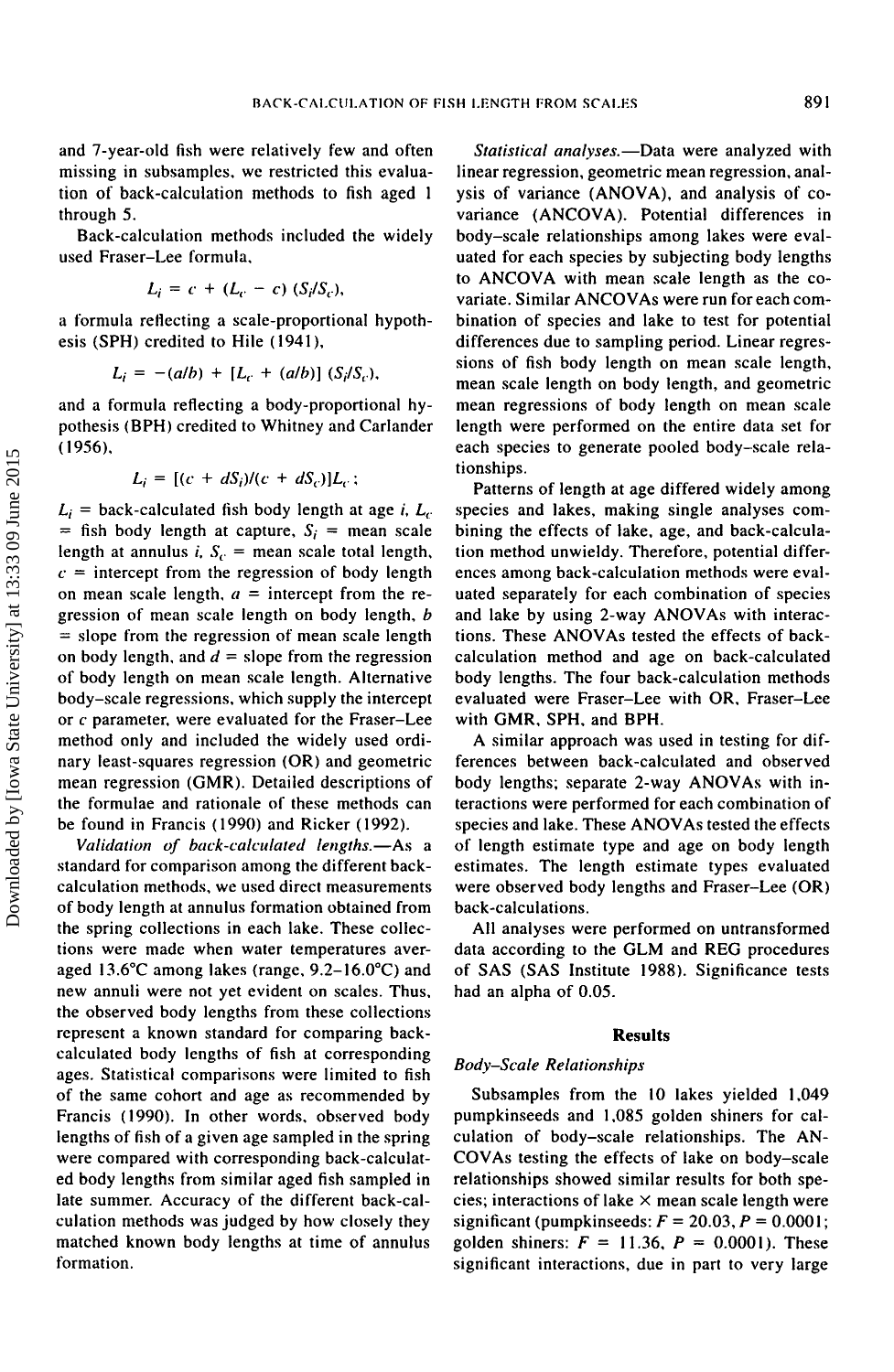

FIGURE I.—Pumpkinseed body-scale relationships pooled from 10 southern Quebec lakes. Plotted points are body lengths and mean scale lengths of individual fish. Solid lines (OR) were generated by ordinary least-squares regression; dashed line (GMR) was generated by geometric mean regression. Regressions of body length on mean scale length (main graph) estimated parameters used for back-calculations based on the Fraser-Lee model and the body-proportional hypothesis. The regression of mean scale length on body length (inset graph) estimated parameters used for back-calculations based on the scale-proportional hypothesis.

sample sizes, imply slightly different trajectories for body-scale relationships among lakes. However, the tight fits of the pooled data in Figures 1 and 2 suggest that lake-specific regressions are unnecessary for characterizing the body-scale relationships for these two species. The average difference between lake-specific and pooled OR intercepts was 1.7 mm for pumpkinseeds and 4.9 mm for golden shiners.

The ANCOVAs testing the effects of sampling period on body-scale relationships also showed similar results for the two species. Nine of the 10 ANCOVAs for each species indicated no significant difference in body-scale relationship between the two sampling periods. The sampling period  $\times$ mean scale length interaction was significant  $(F =$ 5.71,  $P = 0.019$  for Roxton Pond pumpkinseeds, indicating slightly different body-scale trajectories among sampling periods. The sampling period main effect was significant  $(F = 4.73, P = 0.031)$ for Roxton Pond golden shiners; body length averaged 2.6 mm greater for a given scale length in the spring than in late summer. university<br>  $\frac{3}{2}$ <br>  $\frac{3}{2}$ <br>  $\frac{3}{2}$ <br>  $\frac{3}{2}$ <br>  $\frac{3}{2}$ <br>  $\frac{3}{2}$ <br>  $\frac{3}{2}$ <br>  $\frac{3}{2}$ <br>  $\frac{3}{2}$ <br>  $\frac{3}{2}$ <br>  $\frac{3}{2}$ <br>  $\frac{3}{2}$ <br>  $\frac{3}{2}$ <br>  $\frac{3}{2}$ <br>  $\frac{3}{2}$ <br>  $\frac{3}{2}$ <br>  $\frac{3}{2}$ <br>  $\frac{3}{2}$ <br>  $\frac{3}{2}$ <br>

Because of the very minor differences among lake-specific regressions, the general lack of seasonal effects, and the excellent fit of the pooled regressions, pooled body-scale regressions were used to generate the intercepts *(c* parameter in Fraser-Lee, *a* parameter in SPH) and slopes *(b* parameter in SPH, *d* parameter in BPH) used in backcalculations. These pooled body-scale relationships were linear for both species and explained very high percentages of variance (Figures 1,2).

For pumpkinseeds, the intercepts *(c)* generated by OR and GMR regression of body length on mean scale length were very similar, 23.2 and 22.3 respectively. Corresponding golden shiner OR and GMR intercepts, 19.1 and 16.6 respectively, were also similar but not quite as close as the pumpkinseed estimates. Slopes *(d* parameter used in BPH) generated by OR and GMR were also very similar, 36.3 versus 36.7 for pumpkinseeds and 49.8 versus 51.1 for golden shiners. The similarity of OR and GMR regressions for both species can be seen by the nearly superimposed lines in Fig-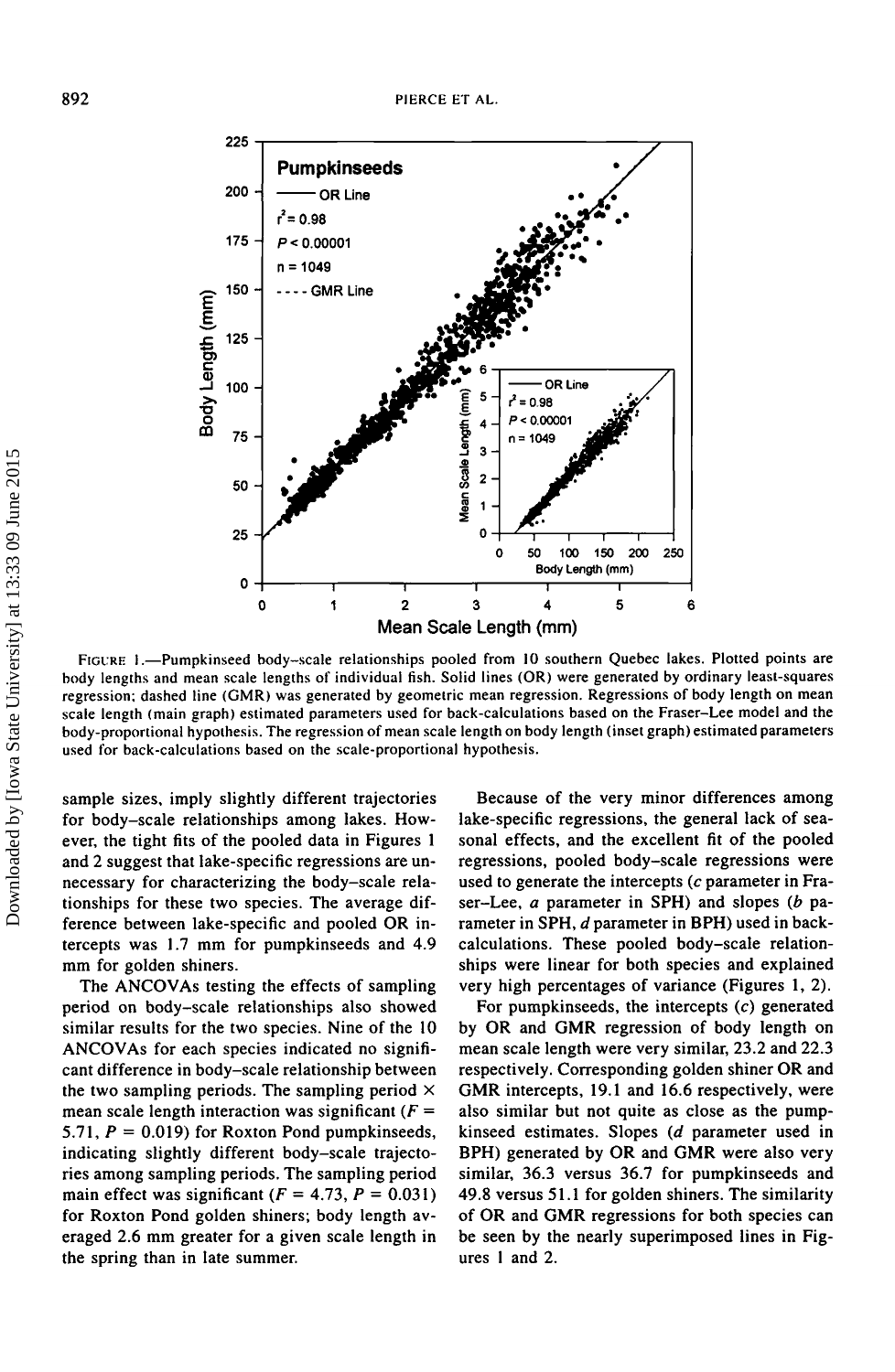

FIGURE 2.—Golden shiner body-scale relationships pooled from 10 southern Quebec lakes. Details are the same as those for Figure 1.

#### *Comparisons among Back-Calculation Methods*

Subsamples from the 10 lakes yielded 990 pumpkinseeds and 1,050 golden shiners, or roughly 100 fish per species per lake, for back-calculation of body length at previous ages. Omission of all fish greater than 5 years old and of I-year-old fish from spring collections caused these totals to be slightly lower than those used in generating body-scale relationships. Mean body lengths estimated by the four back-calculation methods were very similar for both species and across the 5 age-classes and 10 lakes examined (Figures 3, 4). For an individual fish, differences among body lengths back-calculated by the four methods for a given age typically varied by 1 mm or less. These very small absolute differences among methods were not statistically significant in any of the 20 ANOVAs ( $P \gg 0.05$ ) for both method main effect and method  $\times$  age interaction in all ANOVAs). For the two species and 10 lakes we studied, all four back-calculation methods gave essentially the same results.

#### *Comparisons of Back-Calculated Lengths with Observed Lengths*

Back-calculated body lengths corresponded well with observed body lengths in most cases, although there were some exceptions (Figures 3, 4; Table 1). For pumpkinseeds, back-calculated and observed body lengths matched very closely in most lakes and age-classes; observed lengths averaged either slightly higher or lower than backcalculated lengths in a few cases. Only one pumpkinseed ANOVA indicated a significant effect of length estimate type (Table 1). In Lake Massawippi, observed lengths were greater than backcalculated lengths for age-1 pumpkinseeds, whereas back-calculated lengths were greater for older fish (Table 1; Figure 3).

Back-calculated and observed body lengths were somewhat more divergent in golden shiner populations, both in magnitude (Figure 4) and statistically (Table 1). Six of the 10 golden shiner ANOVAs indicated significant differences between back-calculated and observed lengths (Table 1). In four lakes—d'Argent, Hertel, Magog and Roxton Pond—observed lengths were greater than back-calculated lengths for young golden shiners, whereas back-calculated lengths were equal or greater than observed lengths for older fish (Table 1; Figure 4). Although not statistically significant, a similar pattern of interaction among length estimate type and age is suggested in the Lake Mem-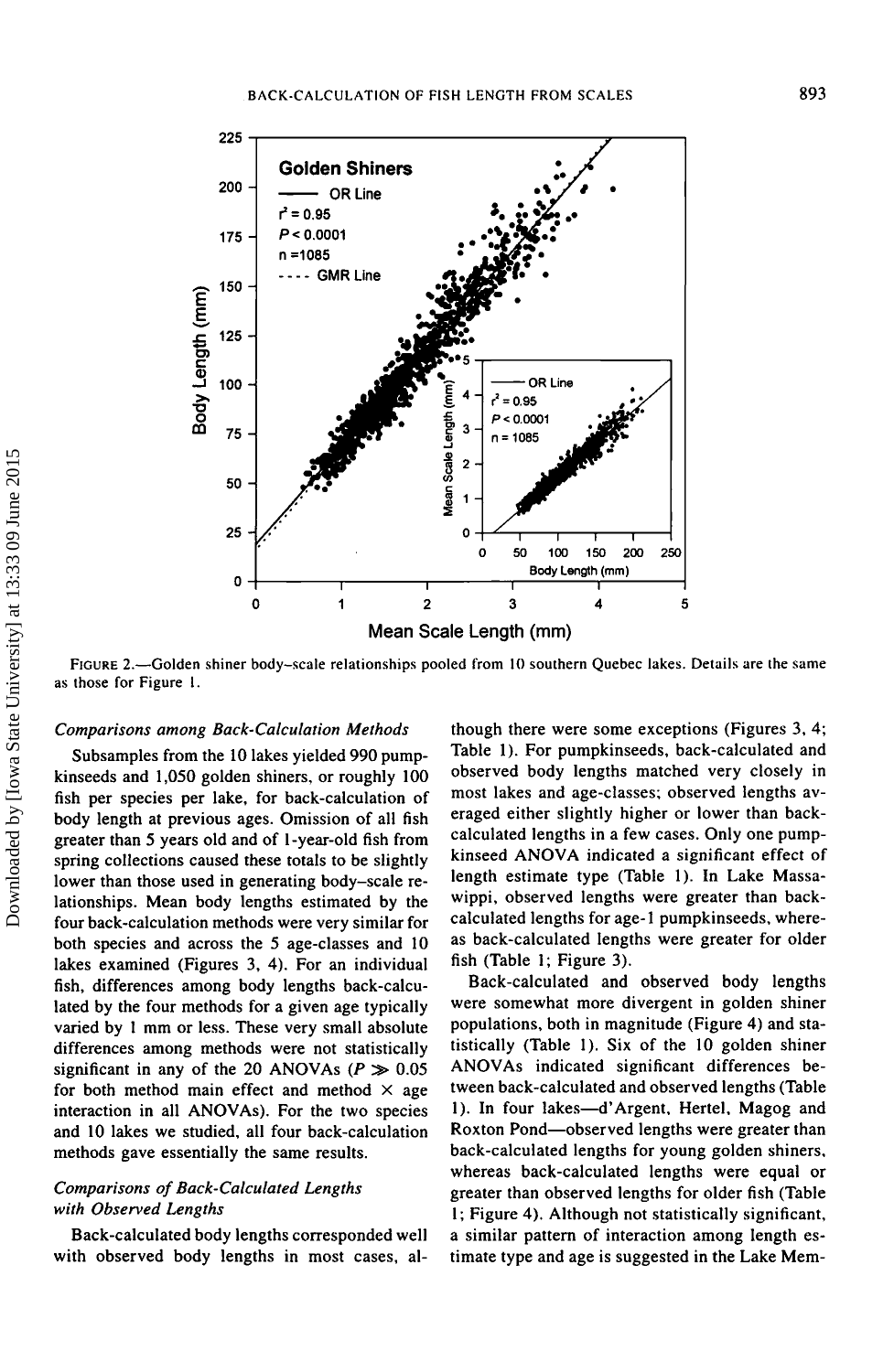

FIGURE 3.—Mean (+ half the 95% confidence interval) back-calculated and observed total lengths for pumpkinseeds aged 1-5 in 10 southern Quebec lakes. Back-calculated lengths (shaded bars) were generated by one of four methods. Observed lengths (open bars) were obtained from fish collected in the spring at time of annulus formation. Key is in the upper right panel.

phremagog golden shiner data (Figure 4). Observed lengths were consistently greater than backcalculated lengths in golden shiners from Lake Brome (Figure 4; Table 1).

Although differing in magnitude and occurring in different lakes, the differences between backcalculated and observed body lengths followed a similar age-related pattern in both species (Figure 5). Differences were greatest for 1-year-old fish,

averaging roughly 10% for pumpkinseeds and 25-30% for golden shiners. In nearly all cases where this difference was evident, observed lengths were greater than back-calculated lengths. For fish older than 1 year, differences were much lower and fairly consistent between the two species, averaging roughly 5%. The signs of these differences in older fish were more variable; observed lengths were less than or greater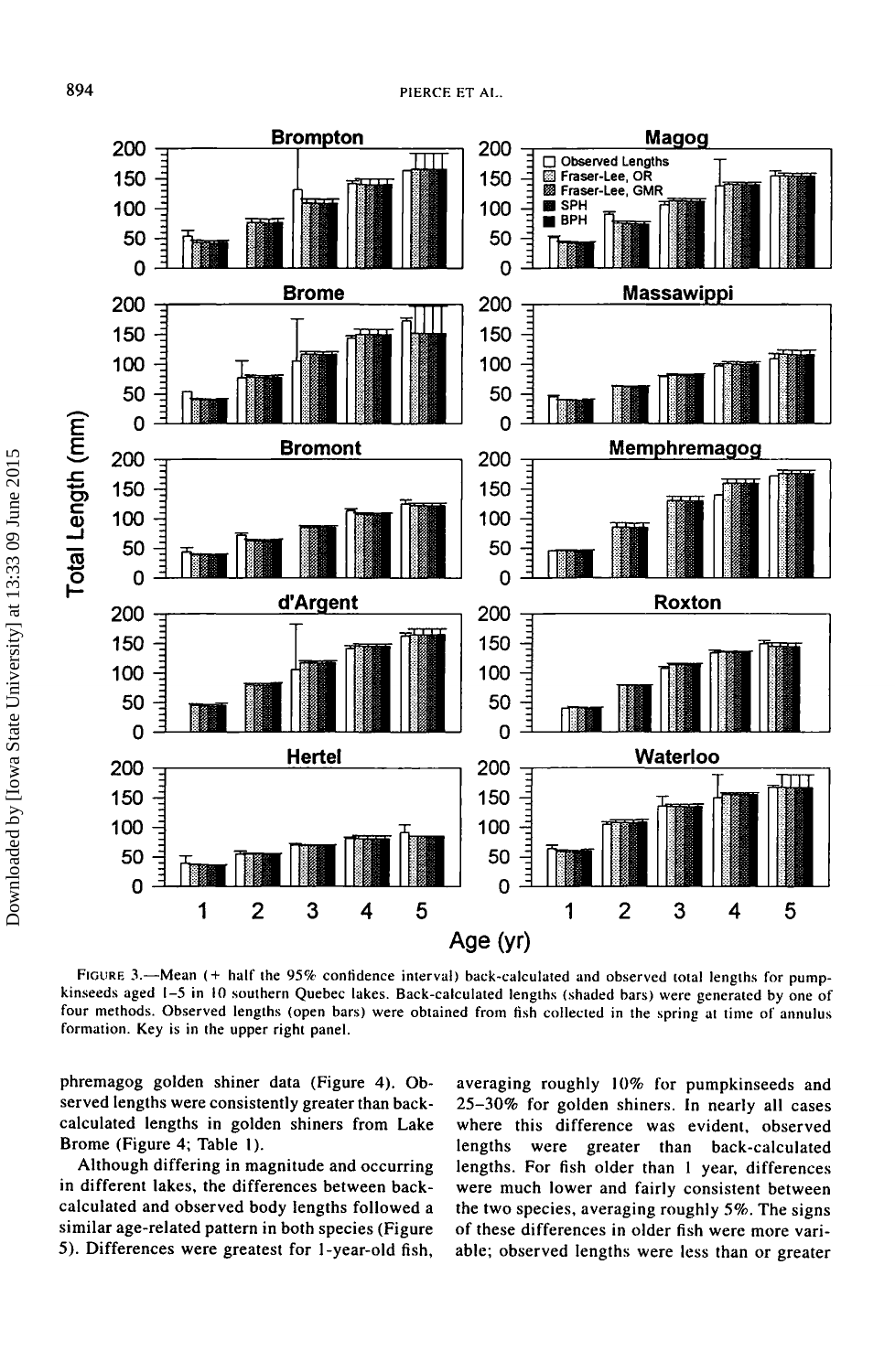

FIGURE 4.—Mean (+ half the 95% confidence interval) back-calculated and observed total lengths for golden shiners aged 1-5 in 10 southern Quebec lakes. Details are the same as those for Figure 3.

than back-calculated lengths with nearly equal frequency.

#### **Discussion**

Despite the importance and widespread use of back-calculation in studies of fish growth, there remains an abundance of different approaches in common use, considerable confusion surrounding certain methods, and little agreement on which method is best (Francis 1990; Ricker 1992; Schramm et al.

1992). In the most thorough review to date, Francis (1990) described in detail all the proportional methods and attempted to classify them theoretically based on hypotheses implied in their formulation. Francis (1990) concluded that the SPH and BPH methods are preferable to others because of their solid theoretical bases, and rejected the Fraser-Lee method because of its lack of a clear underlying hypothesis regarding the body-scale relationship. Francis also rejected use of GMR on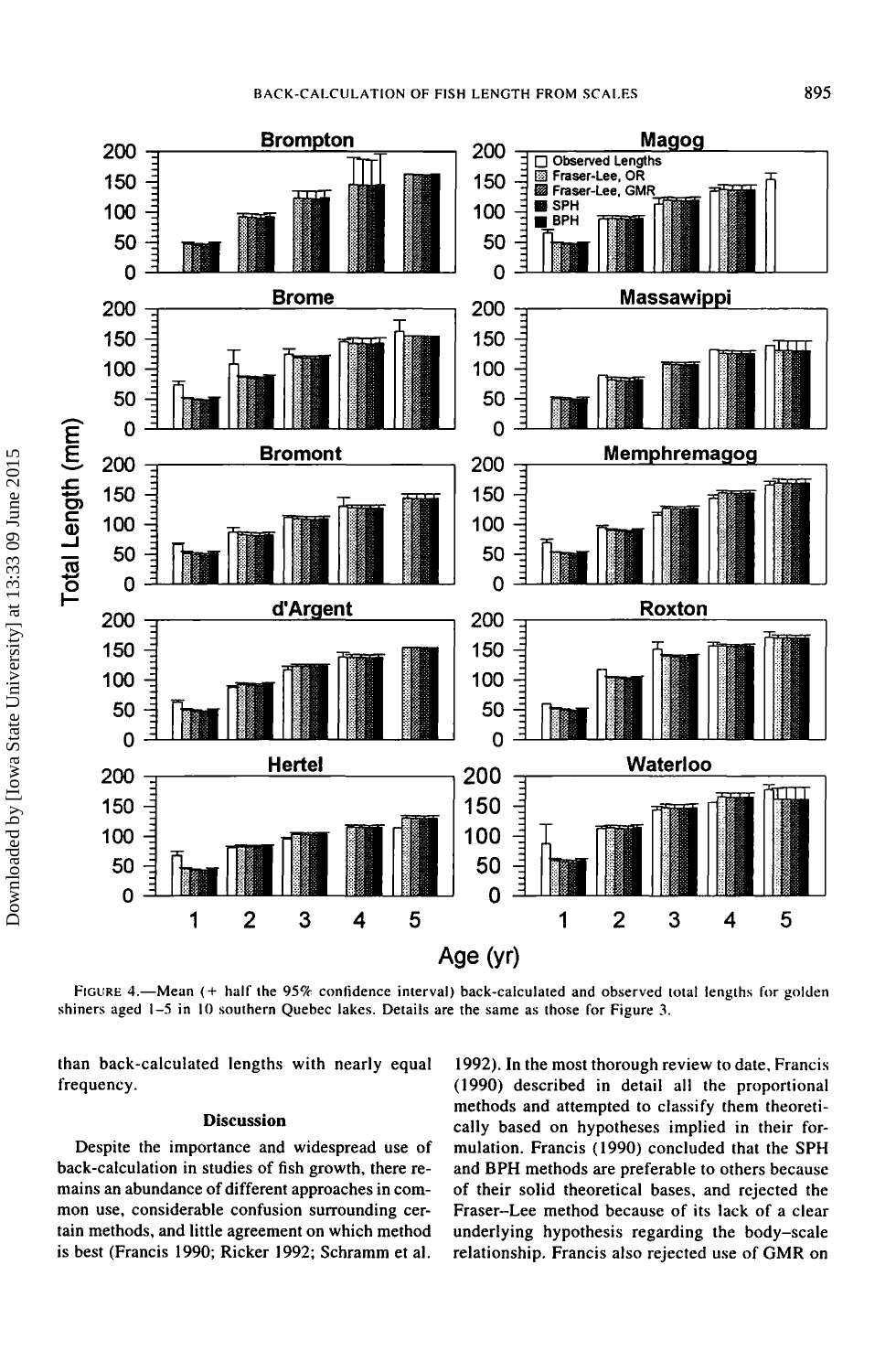TABLE 1.—Summary of<br>
kinseeds and golden shin<br>
Fraser-Lee (ordinary regre<br>
III sums of squares (SAS<br>  $0.001 > P^{***} \ge 0.0001$ . and<br>
<sub>g</sub>  $_{\rm en}$ ary.

| Lake            | Pumpkinseeds |             |                | Golden shiners |             |              |
|-----------------|--------------|-------------|----------------|----------------|-------------|--------------|
|                 | Type $(T)$   | Age (A)     | T X A          | Type(T)        | Age (A)     | $T \times A$ |
| <b>Brompton</b> | 1.49         | 104.85****  | 1.29           |                | $157.66***$ |              |
| <b>Brome</b>    | 1.31         | $117.67***$ | 0.22           | $37.10***$     | $145.70***$ | 1.38         |
| Bromont         | 3.99         | 238.79****  | 011            | 0.14           | 81.93****   | 0.41         |
| d'Argent        | 0.11         | $114.77***$ | 2.01           | 0.95           | 258.24****  | $4.94**$     |
| Hertel          | 0.40         | $93.03***$  | 0.40           | 1.13           | $160.27***$ | $20.65***$   |
| Magog           | 1.33         | 399.13****  | 0.94           | $8.93**$       | $154.66***$ | $13.87***$   |
| Massawippi      | $4.24*$      | $354.40***$ | $4.50**$       | 1.16           | 117.78****  | 0.03         |
| Memphremagog    | 1.25         | $309.63***$ | $0.90^{\circ}$ | 7.88**         | $312.35***$ | 2.60         |
| Roxton Pond     | 0.18         | $187.54***$ | 0.68           | 1.61           | $154.50***$ | $2.90*$      |
| Waterloo        | 0.93         | 235.98****  | 1.40.          | 0.24           | 81.84****   | 2.32         |



generate<br>r̃om fis<br>ibsolute S S.—Mean differences<br>ers in 10 southern Quebec I<br>erated by one of four method<br>n fish collected in the sprint  $5.$ —Mean different Queby one of four n<br>collected in the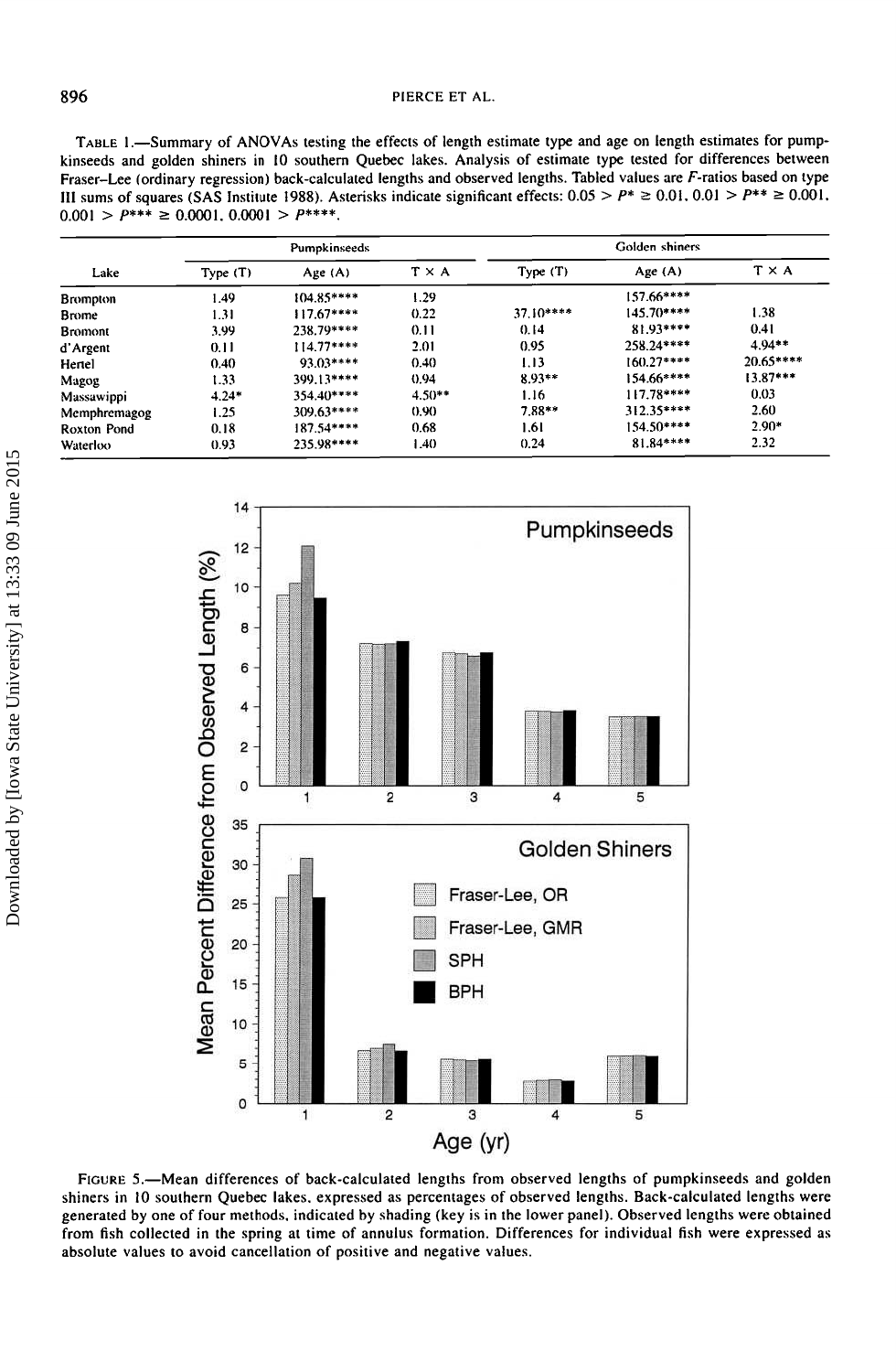theoretical grounds. Francis (1990) went on to lament the paucity of validation in back-calculation applications and used several published data sets to argue the point that using different back-calculation methods can result in large differences in estimated lengths. Ricker (1992) strongly *supported* the use of GMR and the Fraser-Lee method, both largely on theoretical grounds.

We believe our empirical results shed light upon two important questions regarding back-calculation. The first is, "Does back-calculation estimate growth history accurately?" Our comparisons of back-calculated body lengths with observed body lengths address this question and serve as a validation for the back-calculations. Secondly, "Which back-calculation method is best?" For the proportional methods that we evaluated, our comparisons tested for differences among back-calculation methods and for correspondence with observed body lengths. Previous synthetic reviews of back-calculation methods (Francis 1990; Ricker 1992) focused largely on theoretical analyses of various methods. Strengths and weaknesses inferred on theoretical grounds were then illustrated with data sets exhibiting much more variability (e.g., the mean  $r^2$  for body-scale relationships in Francis' Table 2 is 0.83) than our data sets (Figures 1, 2). We do not dispute the theoretical conclusions of these reviews, nor do we contest the empirical evidence used to support them. However, we do question the source of high variability in these data sets in light of our finding of much tighter bodyscale relationships for two species having different scale types and with data pooled across 10 lakes. Perhaps the older data sets were length-truncated or otherwise biased toward certain size-classes. Differences in true body-scale relationship variability among species are difficult to separate from potential variability introduced by sampling bias (Francis 1990; Ricker 1992) or errors in measuring both the fish (Gutreuter and Krzoska 1994) and scales (Hirschorn and Small 1987; Newman and Weisberg 1987) in different studies. We speculate that by obtaining a large and unbiased sample of the population, taking careful measurements of fish body length to the nearest millimeter, using currently available digitizing pad or video image analysis technology for accurately and precisely measuring scales to the nearest 0.01 millimeter, and averaging measurements from multiple scales, much better body-scale relationships could be obtained for most species than have been reported in the past. We further speculate that this level of detail would result in negligible differences among

back-calculation methods for other species, as we have demonstrated for pumpkinseeds and golden shiners.

Our results suggest that the Fraser-Lee, SPH, and BPH methods all give equivalent results when based on body-scale relationships that are linear and have high  $r^2$  values. Furthermore, the choice of OR or GMR for generating body-scale relationships appears not to affect resulting estimates. Francis (1990) suggested back-calculating lengths by both SPH and BPH methods and interpreting the differences as rough estimates of back-calculation error. In our study, these differences were typically around 1 mm regardless of which methods were being compared. Given all the difficulties in obtaining unbiased samples and the relative imprecision inherent in many field measurements, we believe that this level of back-calculation error would be more than acceptable in most applications.

Although our back-calculated body lengths generally corresponded well with observed body lengths, there were several exceptions that raise questions about our method of validation. The most consistent disagreement was with age-1 fish, for which observed lengths were frequently greater than back-calculated lengths. This pattern closely resembles the well known "Lee's phenomenon" (Lee 1920), which is generally attributed to backcalculation error, differential mortality, biased sampling, or some combination thereof (Ricker 1969, 1992). We doubt that our discrepancies resulted from back-calculation error, because they did not occur in all lakes and they were more prominent for golden shiners than for pumpkinseeds. We suspect that the most likely cause of these discrepancies was either missing the appropriate spring sampling time of annulus formation for young fish in some lakes or biased sampling in the spring such that the smaller age-1 fish were underrepresented. Due to their fusiform bodies, the smallest age-1 golden shiners may have escaped through the 6-mm mesh of our seine. Alternatively, differential habitat use or other behavioral differences may have introduced unknown biases into our samples. Because of problems such as these, Francis (1990) recommended comparing back-calculated lengths with observed lengths for individual fish as the preferred method of validation, although conceding that this was far more difficult than validation based on comparisons among groups.

Despite these potential problems, our back-calculated body lengths typically differed from observed body lengths only by about 5% for fish older than age 1, indicating that back-calculation